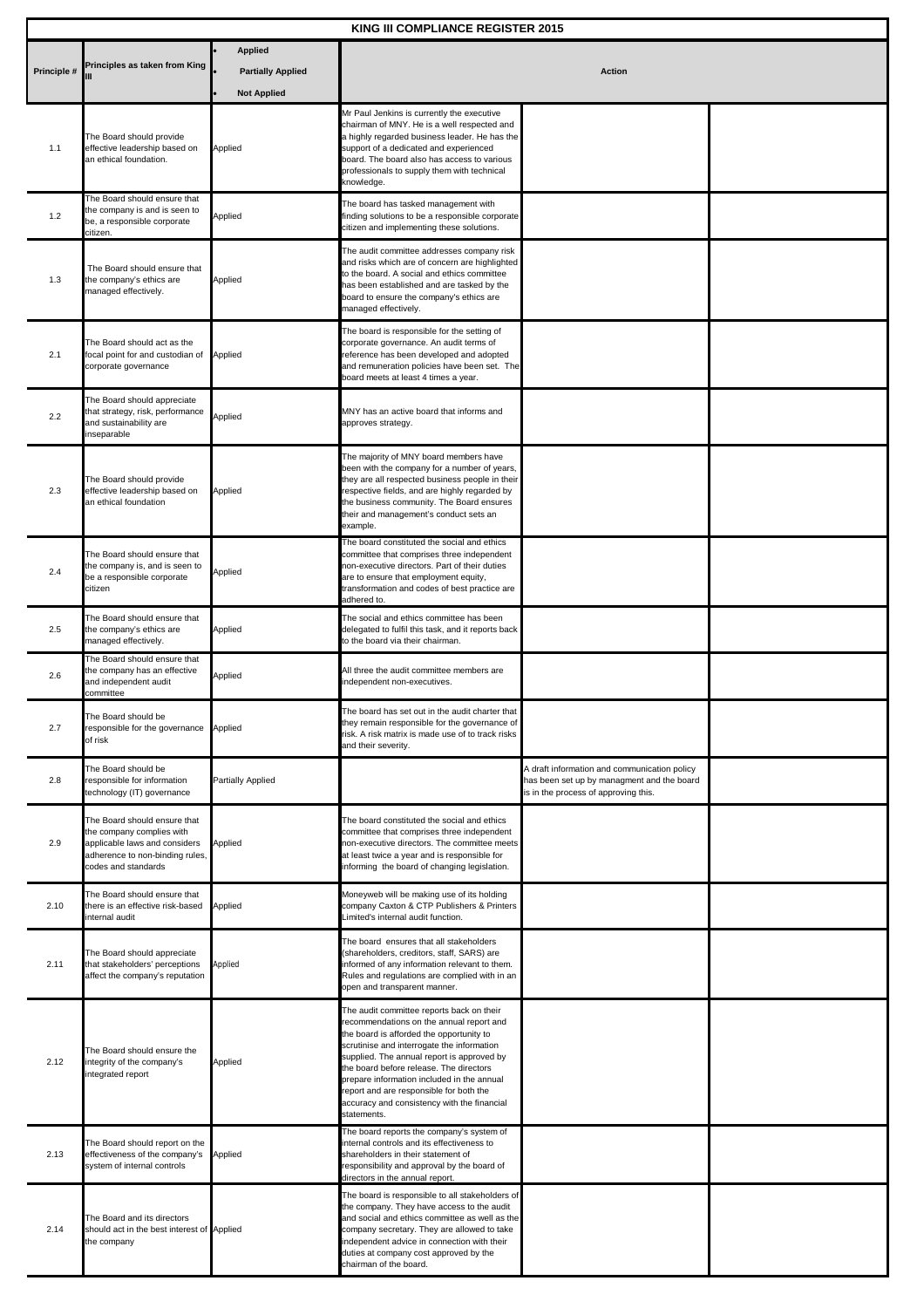| KING III COMPLIANCE REGISTER 2015 |                                                                                                                                                                                                      |                                                                  |                                                                                                                                                                                                                                                                                                                                                                                                                                                                                                                                                                                                                                                                                                                                            |                                                                                                                                                                                                                                                                                             |                                                                                                                                                                                             |  |
|-----------------------------------|------------------------------------------------------------------------------------------------------------------------------------------------------------------------------------------------------|------------------------------------------------------------------|--------------------------------------------------------------------------------------------------------------------------------------------------------------------------------------------------------------------------------------------------------------------------------------------------------------------------------------------------------------------------------------------------------------------------------------------------------------------------------------------------------------------------------------------------------------------------------------------------------------------------------------------------------------------------------------------------------------------------------------------|---------------------------------------------------------------------------------------------------------------------------------------------------------------------------------------------------------------------------------------------------------------------------------------------|---------------------------------------------------------------------------------------------------------------------------------------------------------------------------------------------|--|
| Principle #                       | Principles as taken from King                                                                                                                                                                        | <b>Applied</b><br><b>Partially Applied</b><br><b>Not Applied</b> |                                                                                                                                                                                                                                                                                                                                                                                                                                                                                                                                                                                                                                                                                                                                            | <b>Action</b>                                                                                                                                                                                                                                                                               |                                                                                                                                                                                             |  |
| 2.15                              | The Board should consider<br>business rescue proceedings or<br>other turnaround mechanisms<br>as soon as the company is<br>financially distressed as defined<br>in the Companies Act, 71 of<br>2008. | Applied                                                          | The solvency and liquidity of the company is<br>continuously monitored before material<br>expenses are approved.                                                                                                                                                                                                                                                                                                                                                                                                                                                                                                                                                                                                                           |                                                                                                                                                                                                                                                                                             |                                                                                                                                                                                             |  |
| 2.16                              | The Board should elect a<br>chairman of the board who is an<br>independent non-executive<br>director. The CEO of the<br>company should not also fulfil<br>the role of chairman of the<br>board       | Not Applied                                                      |                                                                                                                                                                                                                                                                                                                                                                                                                                                                                                                                                                                                                                                                                                                                            |                                                                                                                                                                                                                                                                                             | The chairman is currently in an executive<br>capacity, however Moneyweb has appointed<br>a lead independent director for instances<br>where the chairman's independence may be<br>impaired. |  |
| 2.17                              | The Board should appoint the<br>chief executive officer and<br>establish a framework for the<br>delegation of authority                                                                              | Applied                                                          | MJ Ashton was appointed MD on 07 October<br>2014.                                                                                                                                                                                                                                                                                                                                                                                                                                                                                                                                                                                                                                                                                          |                                                                                                                                                                                                                                                                                             |                                                                                                                                                                                             |  |
| 2.18                              | The Board should compromise a<br>balance of power, with a<br>majority of non-executive<br>directors. The majority of non-<br>executive directors should be<br>independent                            | Applied                                                          | The MNY board presently comprises five<br>independent non-executive directors, one non-<br>executive director and three executive<br>directors.                                                                                                                                                                                                                                                                                                                                                                                                                                                                                                                                                                                            |                                                                                                                                                                                                                                                                                             |                                                                                                                                                                                             |  |
|                                   |                                                                                                                                                                                                      |                                                                  | The independence of non-executive directors<br>is reviewed each year regardless of their<br>length of service. Independence is maintained<br>by ensureing that there are no material<br>transactions between the directors and the<br>company, no loan accounts or share<br>transactions, nor any operational involvement<br>in the company. Directors' interest registers<br>are also completed at board meeting to ensure<br>all interests are disclosed.                                                                                                                                                                                                                                                                                |                                                                                                                                                                                                                                                                                             |                                                                                                                                                                                             |  |
| 2.19                              | Directors should be appointed<br>through a formal process                                                                                                                                            | Applied                                                          | Appointments to the board are done in a<br>formal and transparent manner and are a<br>matter of deliberation by the board. In general<br>the appointment of a nomination committee is<br>not appropriate.                                                                                                                                                                                                                                                                                                                                                                                                                                                                                                                                  |                                                                                                                                                                                                                                                                                             |                                                                                                                                                                                             |  |
| 2.2                               | The induction of and on-going<br>training and development of<br>directors should be conducted<br>through formal processes                                                                            | Partially Applied                                                |                                                                                                                                                                                                                                                                                                                                                                                                                                                                                                                                                                                                                                                                                                                                            | The board is in the process of formalising a<br>policy of formal training. Previously induction<br>and training was performed on an ad hoc basis<br>when the need arose.                                                                                                                    |                                                                                                                                                                                             |  |
| 2.21                              | The Board should be assisted<br>by a competent, suitably<br>qualified and experienced<br>company secretary                                                                                           | Applied                                                          | All directors have unlimited access to the<br>advice and services of the company secretary,<br>who is responsible to the board for ensuring<br>that board procedures are followed. All<br>directors are entitled to seek independent<br>professional advice, at the group's expense,<br>concerning the affairs of the group, after<br>obtaining approval from the chairman. The<br>board considers the skills, qualification and<br>continued training of the company secretary<br>on an annual basis. The company secretary is<br>independent from the company, and has no<br>investments in the company or relations within<br>the company board, shareholders or<br>management and remuneration is based on<br>an arms length contract. |                                                                                                                                                                                                                                                                                             |                                                                                                                                                                                             |  |
| 2.22                              | The evaluation of the board, its<br>committees and the individual<br>directors should be performed<br>every year                                                                                     | Partially Applied                                                |                                                                                                                                                                                                                                                                                                                                                                                                                                                                                                                                                                                                                                                                                                                                            | A system of review is in place for the executive<br>directors of the MNY board. There is no formal<br>review process in place for the non-executive<br>directors of the board. Non- performing board<br>members are identified and reprimanded when<br>instances of non- performance occur. |                                                                                                                                                                                             |  |
| 2.23                              | The board should delegate<br>certain functions to well-<br>structured committees but<br>without abdicating its own<br>responsibilities                                                               | Partially Applied                                                |                                                                                                                                                                                                                                                                                                                                                                                                                                                                                                                                                                                                                                                                                                                                            | Due to the size of the company and its<br>subsidiaries no risk committee has been<br>formally constituted but its responsibilities are<br>performed by the audit, remuneration and social<br>and ethics committees.                                                                         |                                                                                                                                                                                             |  |
| 2.24                              | A governance framework should<br>be agreed between the group<br>and its subsidiary boards                                                                                                            | Applied                                                          | All subsidiaries are 100% held and therefore<br>automatically adopt the Holding company<br>governance framework.                                                                                                                                                                                                                                                                                                                                                                                                                                                                                                                                                                                                                           |                                                                                                                                                                                                                                                                                             |                                                                                                                                                                                             |  |
| 2.25                              | Companies should remunerate<br>directors and executives fairly<br>and responsibly                                                                                                                    | Applied                                                          | The board mandated the remuneration<br>committee to review and set fair remuneration<br>packages.                                                                                                                                                                                                                                                                                                                                                                                                                                                                                                                                                                                                                                          |                                                                                                                                                                                                                                                                                             |                                                                                                                                                                                             |  |
| 2.26                              | Companies should disclose the<br>emuneration of each individual<br>director and certain senior<br>executives                                                                                         | Applied                                                          | The remuneration details of each director of<br>MNY are disclosed in the annual report.                                                                                                                                                                                                                                                                                                                                                                                                                                                                                                                                                                                                                                                    |                                                                                                                                                                                                                                                                                             |                                                                                                                                                                                             |  |
| 2.27                              | Shareholders should approve<br>the company's remuneration<br>policy                                                                                                                                  | Applied                                                          | Shareholders approve the non-executive<br>director's remuneration via a special<br>resolution at the annual general meeting each<br>year.                                                                                                                                                                                                                                                                                                                                                                                                                                                                                                                                                                                                  |                                                                                                                                                                                                                                                                                             |                                                                                                                                                                                             |  |
| 3.1                               | The Board should ensure that<br>the company has an effective<br>and independent audit<br>committee                                                                                                   | Applied                                                          | All three the audit committee members are<br>independent non-executives.                                                                                                                                                                                                                                                                                                                                                                                                                                                                                                                                                                                                                                                                   |                                                                                                                                                                                                                                                                                             |                                                                                                                                                                                             |  |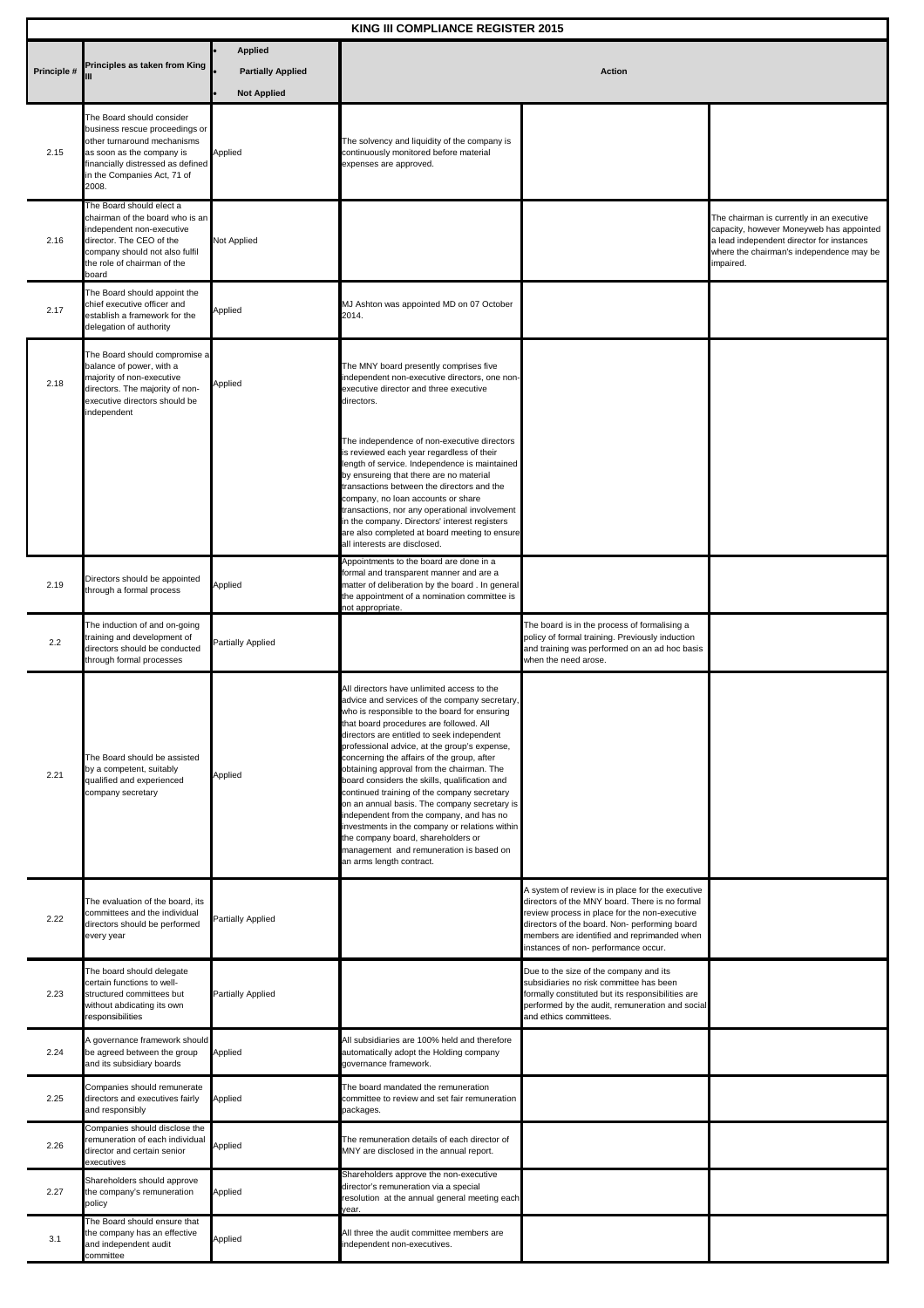| <b>KING III COMPLIANCE REGISTER 2015</b> |                                                                                                                                                         |                                                |                                                                                                                                                                                                                                                                                                                                                                                                                                                                                                                                                                                                                 |  |  |  |
|------------------------------------------|---------------------------------------------------------------------------------------------------------------------------------------------------------|------------------------------------------------|-----------------------------------------------------------------------------------------------------------------------------------------------------------------------------------------------------------------------------------------------------------------------------------------------------------------------------------------------------------------------------------------------------------------------------------------------------------------------------------------------------------------------------------------------------------------------------------------------------------------|--|--|--|
| Principles as taken from King            |                                                                                                                                                         | <b>Applied</b>                                 | <b>Action</b>                                                                                                                                                                                                                                                                                                                                                                                                                                                                                                                                                                                                   |  |  |  |
| Principle #                              |                                                                                                                                                         | <b>Partially Applied</b><br><b>Not Applied</b> |                                                                                                                                                                                                                                                                                                                                                                                                                                                                                                                                                                                                                 |  |  |  |
| 3.2                                      | Audit committee members<br>should be suitably skilled and<br>experienced independent non-<br>executive directors                                        | Applied                                        | The audit committee comprises of three<br>independent non-executive directors. They<br>come from various backgrounds that cover<br>most aspects of corporate governance. The<br>audit committee members are re-appointed<br>each year at the AGM. The members evaluate<br>their own independence and skills set and are<br>also reviewed by the board for independence<br>and performance.                                                                                                                                                                                                                      |  |  |  |
| 3.3                                      | The audit committee should be<br>chaired by an independent non- Applied<br>executive director                                                           |                                                | The audit committee is chaired by an<br>independent non-executive director who is not<br>the chairman of the board and this is<br>disclosed in the annual report.                                                                                                                                                                                                                                                                                                                                                                                                                                               |  |  |  |
| 3.4                                      | The audit committee should<br>oversee integrated reporting                                                                                              | Applied                                        | The audit committee reviews the annual<br>report. They receive feedback from the<br>auditors and also interrogate management on<br>the disclosure and compilation of the annual<br>report.                                                                                                                                                                                                                                                                                                                                                                                                                      |  |  |  |
| 3.5                                      | The audit committee should<br>ensure that a combined<br>assurance model is applied to<br>provide a coordinated approach<br>to all assurance activities. | Applied                                        | The audit committee works closely with the<br>independent auditor in ensuring that risks are<br>identified and that sufficient comfort has been<br>obtained that satisfy the auditors and the audit<br>committee that the risk has been addressed.                                                                                                                                                                                                                                                                                                                                                              |  |  |  |
| 3.6                                      | The audit committee should<br>satisfy itself of the expertise,<br>resources and experience of the<br>company's finance function                         | Applied                                        | The audit committee will satisfy itself of the<br>expertise, skills and experience of the<br>financial director on an annual basis. It also<br>considers the appropriateness of the expertise<br>and adequacy of the resources of the finance<br>function and experience of the senior<br>members of management responsible for the<br>financial function on an annual basis.                                                                                                                                                                                                                                   |  |  |  |
| 3.7                                      | The audit committee should be<br>responsible for overseeing of<br>internal audit                                                                        | Applied                                        | Moneyweb will be making use of its holding<br>company Caxton & CTP Publishers & Printers<br>Limited's internal audit function. The audit<br>committee will oversee the process.                                                                                                                                                                                                                                                                                                                                                                                                                                 |  |  |  |
| 3.8                                      | The audit committee should be<br>an integral component of the<br>risk management process                                                                | Applied                                        | Due to the size of the company and its<br>subsidiaries no risk committee has been<br>constituted but its responsibilities are<br>performed by the audit, remuneration and<br>social and ethics committees. The audit<br>committee recommends new controls to be<br>implemented based on their experience within<br>other fields of business and risks that they<br>have come across. The executive<br>management do the same and feed possible<br>risk and suggested controls to the audit<br>committee. This ensures that the management<br>of risk is dynamic and benefits from a wide<br>field of knowledge. |  |  |  |
| 3.9                                      | The audit committee is<br>responsible for recommending<br>the appointment of the external<br>auditor and overseeing the<br>external audit process       | Applied                                        | The audit committee meets with the auditor at<br>the planning stage and receives feedback<br>once the audit is completed. The audit<br>committee reviews the independence of the<br>auditor with reference to the services<br>performed by them and the responsible senior<br>staff responsible for planning and executing<br>the audit. The audit committee will re-appoint<br>the auditor should they be of the opinion that<br>all criteria have been met.                                                                                                                                                   |  |  |  |
| 3.1                                      | The audit committee should<br>report to the board and<br>shareholders on how it has<br>discharged its duties                                            | Applied                                        | The audit committee reports on its duties and<br>the results of decisions made in the annual<br>report. The audit committee also reports back<br>to board meetings.                                                                                                                                                                                                                                                                                                                                                                                                                                             |  |  |  |
| 4.1                                      | The board should be<br>responsible for the governance Applied<br>of risk                                                                                |                                                | The governace of risk has been delegated to<br>the audit and risk committee.                                                                                                                                                                                                                                                                                                                                                                                                                                                                                                                                    |  |  |  |
| 4.2                                      | The board should determine the<br>levels of risk tolerance                                                                                              | Applied                                        | The board sets the risk parameters in an on-<br>going process of identifying risk and<br>assessing its impact on the group. This<br>process starts at board level and filters down<br>to all levels of management. The board has<br>adopted a conservative approach within the<br>available resource constraints.                                                                                                                                                                                                                                                                                               |  |  |  |
| 4.3                                      | The risk committee or audit<br>committee should assist the<br>Board in carrying out its risk<br>responsibilities                                        | Applied                                        | Due to the size of the company and its<br>subsidiaries no risk committee has been<br>constituted but its responsibilities are<br>performed by the audit, remuneration and<br>social and ethics committees. The audit<br>committee is responsible to identify and report<br>risks, their possible impact and measures that<br>have been taken to address these risks, to the<br>board. This is done in a formal report-back<br>session at main board level.                                                                                                                                                      |  |  |  |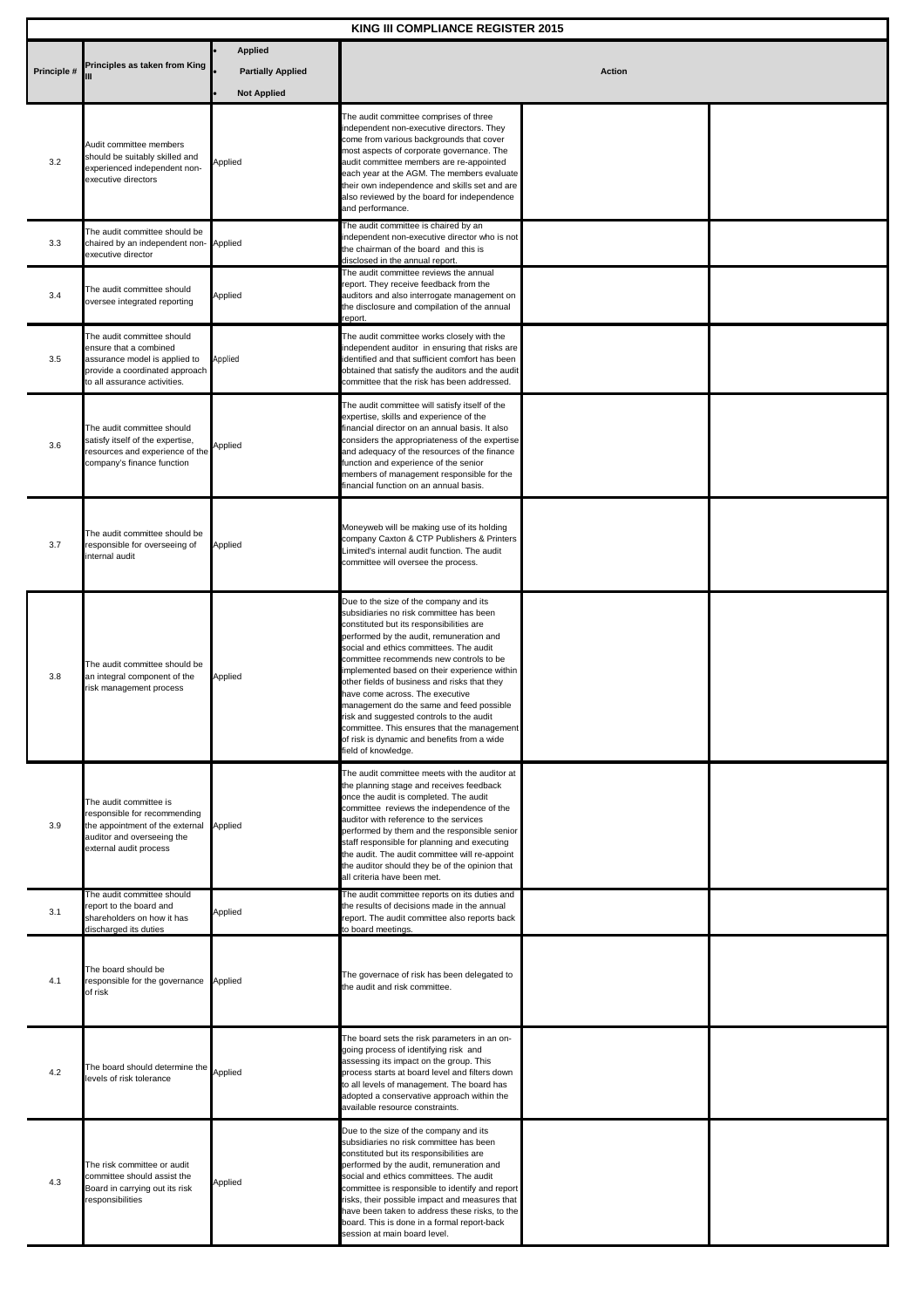| KING III COMPLIANCE REGISTER 2015 |                                                                                                                                                                                           |                                                                  |                                                                                                                                                                                                                                                                                                                |                                                                                                                                                                                                                                                                   |  |  |
|-----------------------------------|-------------------------------------------------------------------------------------------------------------------------------------------------------------------------------------------|------------------------------------------------------------------|----------------------------------------------------------------------------------------------------------------------------------------------------------------------------------------------------------------------------------------------------------------------------------------------------------------|-------------------------------------------------------------------------------------------------------------------------------------------------------------------------------------------------------------------------------------------------------------------|--|--|
| Principle #                       | Principles as taken from King                                                                                                                                                             | <b>Applied</b><br><b>Partially Applied</b><br><b>Not Applied</b> | <b>Action</b>                                                                                                                                                                                                                                                                                                  |                                                                                                                                                                                                                                                                   |  |  |
| 4.4                               | The Board should delegate to<br>management the responsibility<br>to design, implement and<br>monitor the risk management<br>plan                                                          | Applied                                                          | The board filters down its risk policies to<br>management. Management reports back to the<br>board on all aspects of their business<br>including risk via board packs.                                                                                                                                         |                                                                                                                                                                                                                                                                   |  |  |
| 4.5                               | The board should ensure that<br>risk assessments are performed Applied<br>on a continual basis                                                                                            |                                                                  | Risk assessment forms part of the reports<br>provided by management                                                                                                                                                                                                                                            |                                                                                                                                                                                                                                                                   |  |  |
| 4.6                               | The Board should ensure that<br>frameworks and methodologies<br>are implemented to increase the Applied<br>profitability of anticipating<br>unpredictable risks                           |                                                                  | The board sets standards for internal control<br>aimed at reducing the risk for error or loss in a<br>cost effective manner. The standards include<br>the proper delegation of responsibility within a<br>clearly defined framework, and effective<br>accounting procedures.                                   |                                                                                                                                                                                                                                                                   |  |  |
| 4.7                               | The Board should ensure that<br>management considers and<br>implements appropriate risk<br>responses                                                                                      | Applied                                                          | The board sets standards for internal control<br>aimed at reducing the risk for error or loss in a<br>cost effective manner. The standards include<br>the proper delegation of responsibility within a<br>clearly defined framework and effective<br>accounting procedures. These are constantly<br>monitored. |                                                                                                                                                                                                                                                                   |  |  |
| 4.8                               | The Board should ensure<br>continual risk monitoring by<br>management                                                                                                                     | Applied                                                          | Risk assessment forms part of the reports<br>provided by management to the board.                                                                                                                                                                                                                              |                                                                                                                                                                                                                                                                   |  |  |
| 4.9                               | The Board should receive<br>assurance regarding the<br>effectiveness of the risk<br>management process                                                                                    | Applied                                                          | Management reports back to the board on the<br>effectiveness of the controls managing risks.                                                                                                                                                                                                                   |                                                                                                                                                                                                                                                                   |  |  |
| 4.1                               | The board should ensure that<br>there are processes in place<br>enabling complete, timely,<br>relevant, accurate and<br>accessible risk disclosure to<br>stakeholders                     | Applied                                                          | Such processes are monitored on an on-going<br>basis. Management reports these to the<br>board.                                                                                                                                                                                                                |                                                                                                                                                                                                                                                                   |  |  |
| 5.1                               | The Board should be<br>responsible for information (IT) Partially Applied<br>governance                                                                                                   |                                                                  |                                                                                                                                                                                                                                                                                                                | Due to the size of the company and its<br>subsidiaries the assurance on the effectiveness<br>of the IT controls is performed as part of the<br>audit and is at a high level and no assurance is<br>given by the auditor.                                          |  |  |
| 5.2                               | IT should be aligned with the<br>performance and sustainability<br>objectives of the company                                                                                              | Applied                                                          | Business strategies and objectives and the<br>role of IT in achieving them are clear.                                                                                                                                                                                                                          |                                                                                                                                                                                                                                                                   |  |  |
| 5.3                               | The Board should delegate to<br>management the responsibility<br>for the implementation of an IT<br>governance framework                                                                  | Applied                                                          | Management ensures IT governance is<br>adhered to through the use of an external IT<br>company with the necessary expertise and<br>experience.                                                                                                                                                                 |                                                                                                                                                                                                                                                                   |  |  |
| 5.4                               | The Board should monitor and<br>evaluate significant IT<br>investments and expenditure                                                                                                    | Applied                                                          | The board will evaluate any IT projects that<br>may be deemed significant by executive<br>management.                                                                                                                                                                                                          |                                                                                                                                                                                                                                                                   |  |  |
| 5.5                               | IT should form an integral part<br>of the company's risk<br>management                                                                                                                    | <b>Partially Applied</b>                                         |                                                                                                                                                                                                                                                                                                                | IT risks are assessed, however a more detailed<br>approach could be taken.                                                                                                                                                                                        |  |  |
| 5.6                               | The Board should ensure that<br>information assets are managed Partially Applied<br>effectively                                                                                           |                                                                  |                                                                                                                                                                                                                                                                                                                | A draft information and communication policy<br>has been set up by managment and the board<br>is in the process of approving this.                                                                                                                                |  |  |
| 5.7                               | A risk committee and audit<br>committee should assist the<br>board in carrying out its IT<br>responsibilities                                                                             | <b>Partially Applied</b>                                         |                                                                                                                                                                                                                                                                                                                | Due to the size of the company and its<br>subsidiaries no risk committee has been<br>constituted but its responsibilities are performed<br>by the audit committee. The audit committee<br>ensures that the audit processes cover the IT<br>environment each year. |  |  |
| 6.1                               | The Board should ensure that<br>the company complies with<br>applicable laws and considers<br>adherence to non-binding rules,<br>codes and standards                                      | Applied                                                          | The social and ethics committee is tasked with<br>overseeing legislation changes as well as<br>compliance with applicable laws.                                                                                                                                                                                |                                                                                                                                                                                                                                                                   |  |  |
| 6.2                               | The Board and each individual<br>director should have a working<br>understanding of the effect of<br>the applicable law, rules, codes<br>and standards on the company<br>and its business | Applied                                                          | Board members attend applicable training courses.                                                                                                                                                                                                                                                              |                                                                                                                                                                                                                                                                   |  |  |
| 6.3                               | Compliance risk should form an<br>integral part of the company's<br>risk management process                                                                                               | Applied                                                          | Compliance to JSE listings regulations,<br>compaies act, labour relations act and all<br>statutory compliance is assessed through<br>various processes such as boarcd reviews<br>and annual audits.                                                                                                            |                                                                                                                                                                                                                                                                   |  |  |
| 6.4                               | The Board should delegate to<br>management the<br>implementation of an effective<br>compliance framework and<br>process                                                                   | Applied                                                          | Management is responsible for the management,<br>training, continued education, professional<br>development of its staff relating to risk and the<br>compliance of regulations.                                                                                                                                |                                                                                                                                                                                                                                                                   |  |  |